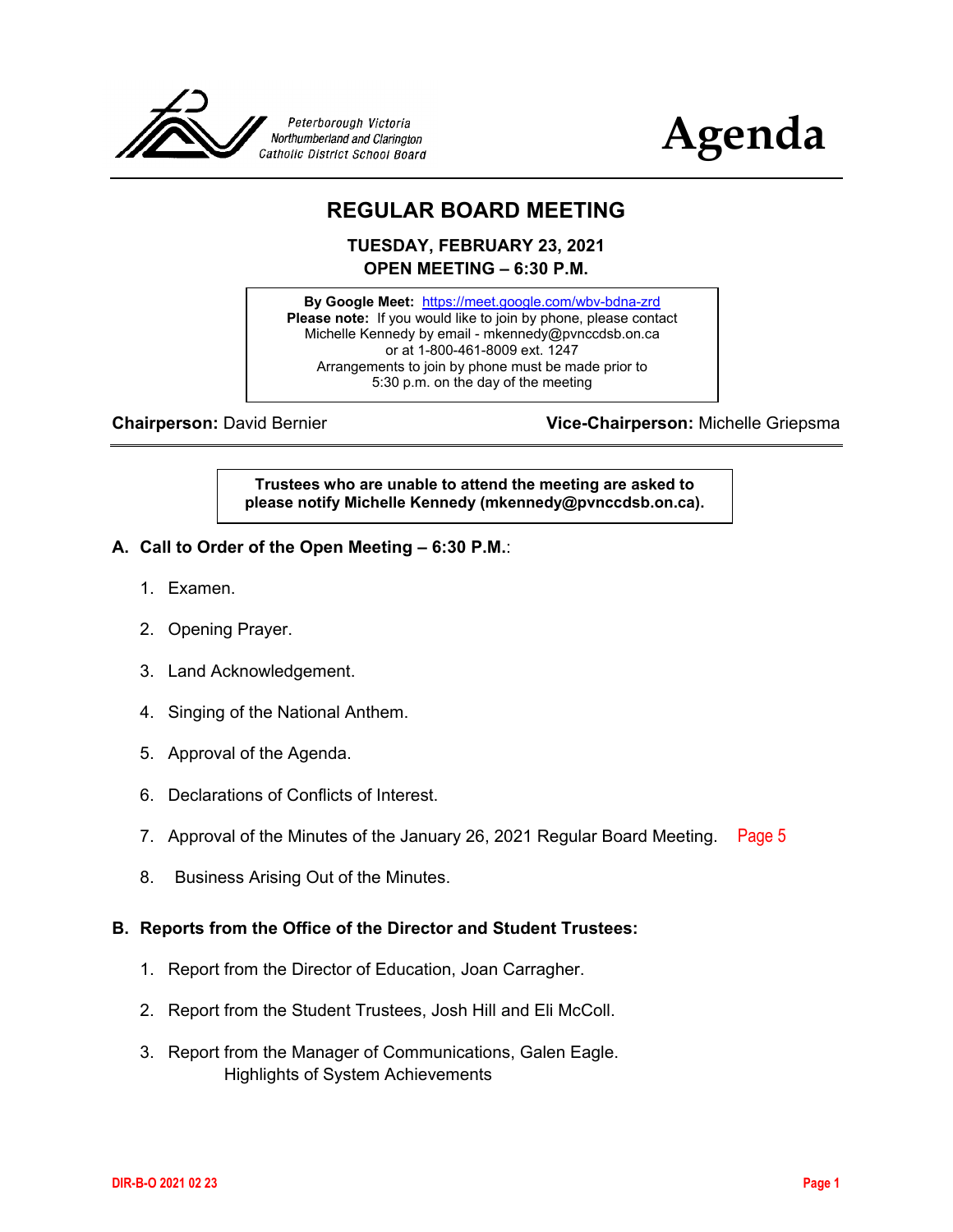## **C. Presentations:**

- 1. Mental Health and Well-being PVNCCDSB Updates Laurie Corrigan, Superintendent of Special Education, Dr. Cynthia Chan Reynolds, Board Psychologist, Jennifer Angelo, Mental Health Lead, Mandy Hamu, Mental Health Lead.
- 2. Strategic Priorities Planning Joan Carragher, Director of Education

#### **D. Programs and Services**:

#### **E. Business, Finance and Governance**:

1. Ontario Catholic School Trustees' Association (OCSTA) Open Session Report. David Bernier, Board Chairperson and Linda Ainsworth, OCSTA Regional Representative.

#### **F. Human Resources:**

1. Ontario College of Teachers, Temporary Teaching Certificates. Stephen O'Sullivan, Superintendent of Human Resource Services.

#### **G. Policy Development**:

1. R.A. Recommended Actions from the Policy Development Committee Meeting, February 2, 2021. Emmanuel Pinto, Chairperson, Policy Development Committee.

[R.A. Page 14](#page-13-0) Rep[ort Page 15](#page-14-0)

#### **H. Old Business**:

- **I. New Business:**
- **J. Bring Forward:**

#### **K. Information Items:**

- 1. Chairperson's Report. David Bernier, Board Chairperson.
- 2. Committee Chairpersons' Report:
	- a. Accessibility for All Committee, February 2, 2021.
	- b. Faith and Equity Advisory Committee, February 11, 2021.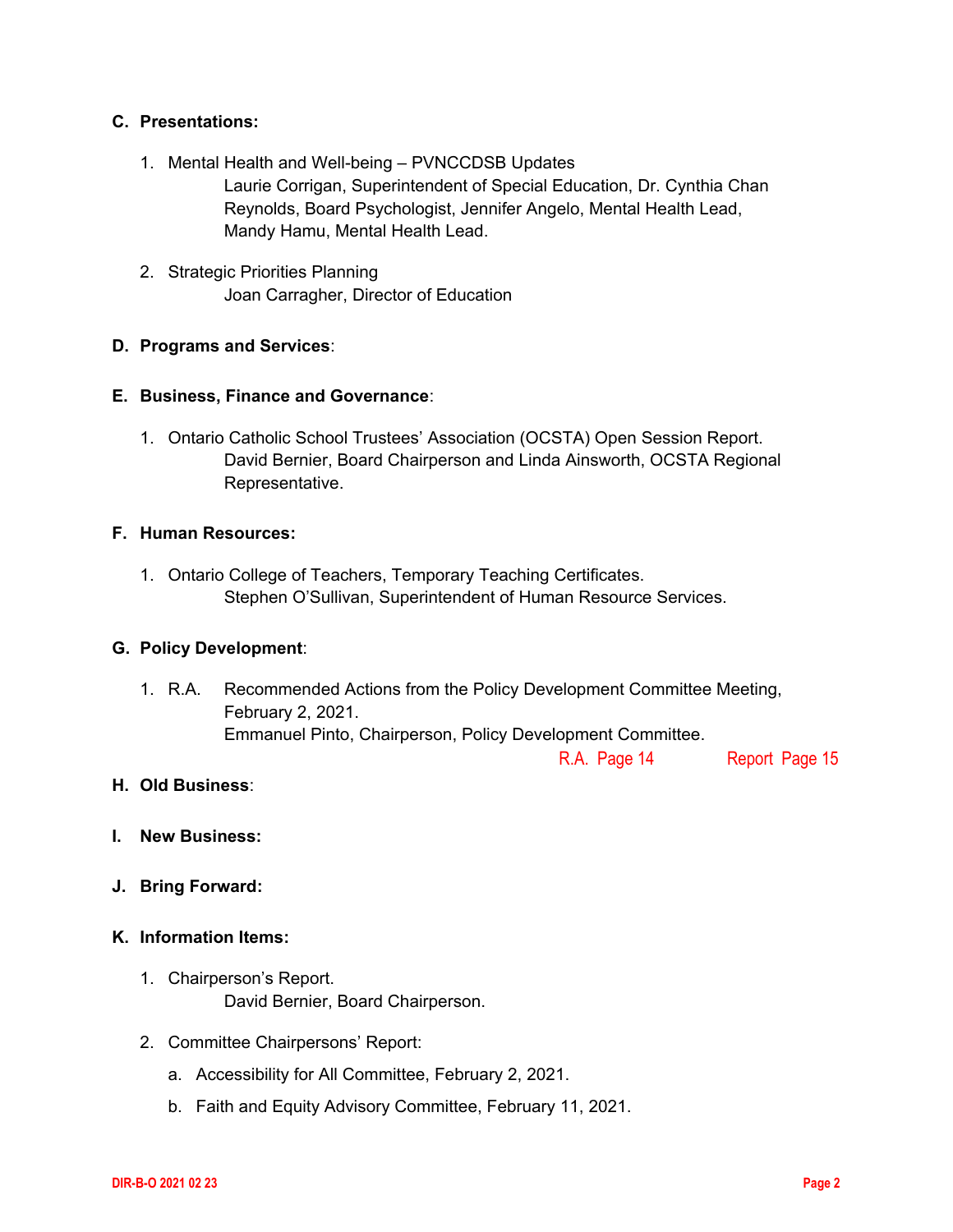- c. Catholic Parent Engagement Committee, February 16, 2021.
- d. Special Education Advisory Committee, February 18, 2021.

#### **L. Future Meetings and Events:**

- 1. Board Meeting:
	- a. Board Meeting Open Session, March 23, 2021, 6:30 p.m. (In-camera Session, 6:00 p.m.)
- 2. Board Standing Committee Meetings: (Listed in chronological order.)
	- a. Chairperson's Committee, March 8, 2021, 4:30 p.m.
	- b. Committee-of-the-Whole, March 8, 2021, 6:30 p.m.
	- c. Policy Development Committee, April 14, 2021, 6:30 p.m.
- 3. Other Committee Meetings: (Listed in chronological order.)
	- a. First Nation Métis and Inuit Advisory Committee, March 9, 2021, 6:30 p.m.
	- b. Student Council Liaison Committee, March 23, 2021, 4:15 p.m.
	- c. Catholic Parent Engagement Committee, March 24, 2021, 6:30 p.m.
	- d. Special Education Advisory Committee, March 25, 2021, 6:30 p.m.
	- e. STSCO Governance Committee, March 31, 2021, 3:00 p.m.
	- f. French as a Second Language Advisory Committee, April 21, 2021, 4:30 p.m.
	- g. Faith and Equity Advisory Committee, April 29, 2021, 6:30 p.m.
	- h. Accessibility for All Committee, May 6, 2021, 1:00 p.m.
	- i. Audit Committee, TBA.
	- j. Supervised Alternative Learning Committee, TBA.
- 4. Board Events: (Listed in chronological order.)
	- a. Catholic Leadership Development Series, Session #3, April 22, 2021, 4:00 p.m.
	- b. OCSTA Virtual Annual General Meeting, May 1, 2021.
	- c. Catholic Education Week, May 2-7, 2021.
	- d. Catholic Parent Engagement Committee Event, May 19, 2021.
	- e. Canadian Catholic School Trustees Association Virtual Annual General Meeting, June 3-4, 2021

#### **M. Conclusion**: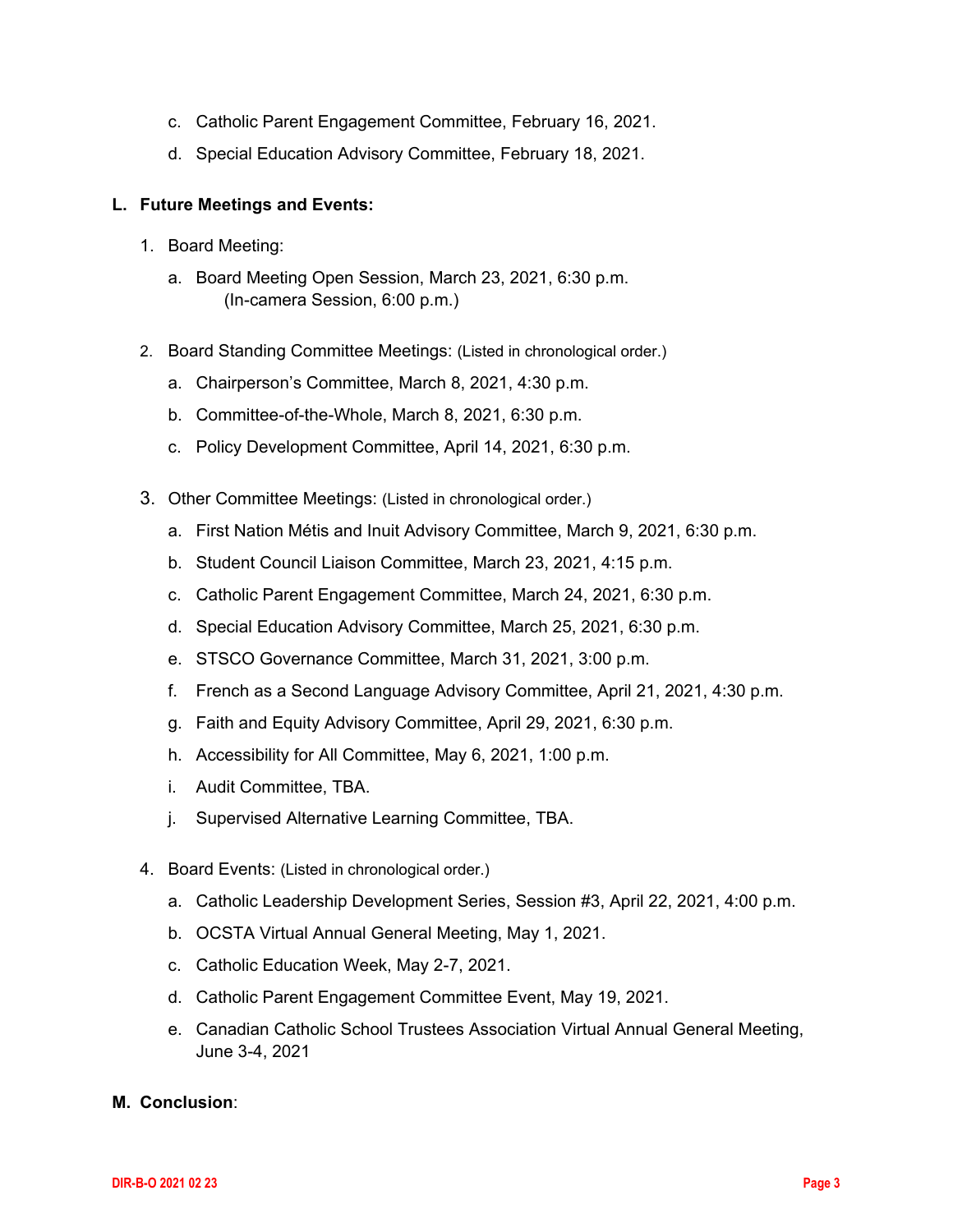- 1. Report from the In-camera Meeting.
- 2. Closing Prayer.
- 3. Adjournment.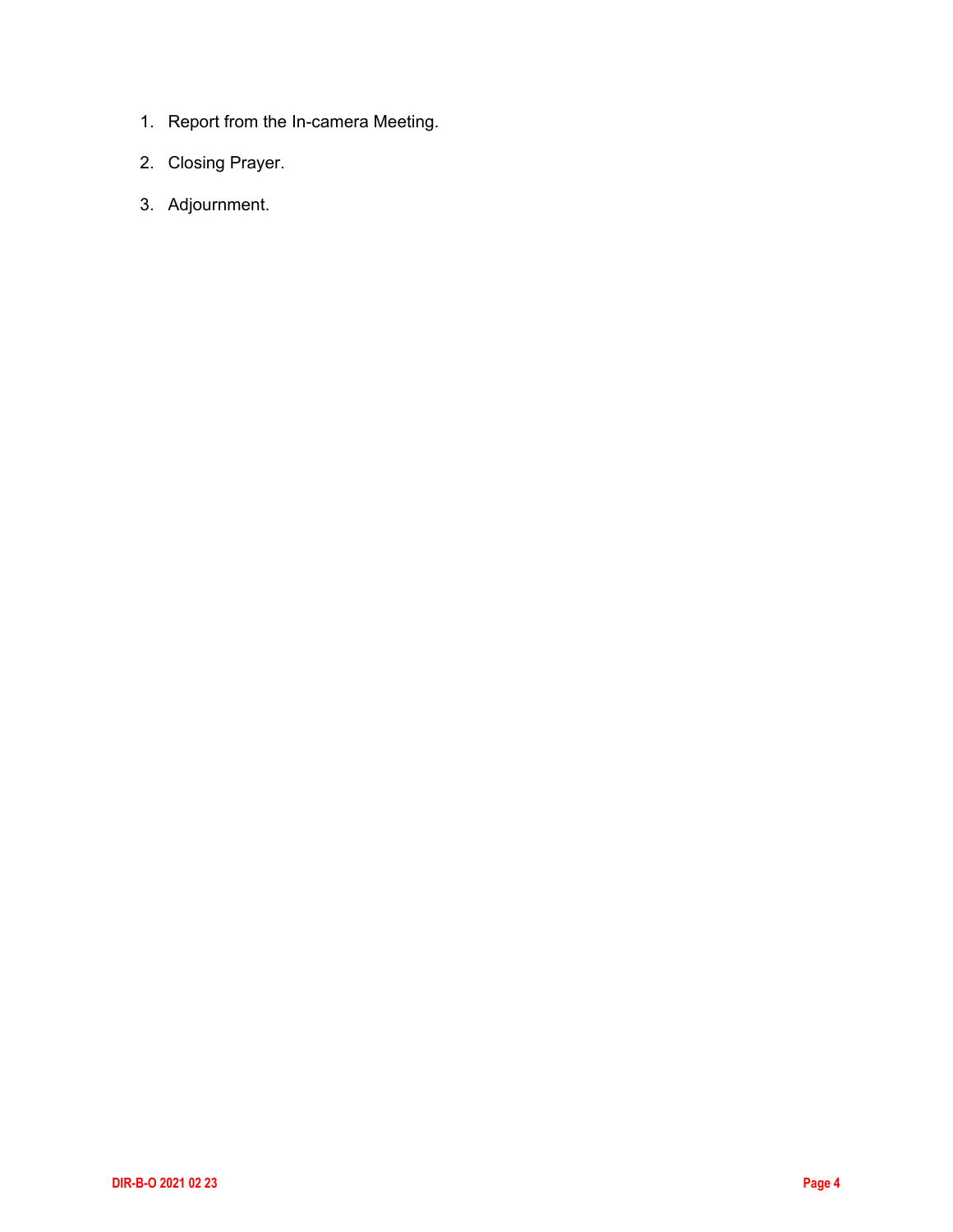<span id="page-4-0"></span>

# **Minutes**

THE MINUTES OF THE OPEN SESSION OF THE REGULAR BOARD MEETING, held on Tuesday, January 26, 2021, at 6:30 p.m. by Google Meet.

# PRESENT:

- Trustees Linda Ainsworth, David Bernier (Chairperson), Michelle Griepsma, Josh Hill (Student Trustee), Braden Leal, Kevin MacKenzie, Helen McCarthy, Eli McColl (Student Trustee) and Emmanuel Pinto.
- Administration Jeannie Armstrong, Joan Carragher, Laurie Corrigan, Pepe Garieri, Galen Eagle, Isabel Grace, Father Paul Massel, Tim Moloney, and Stephen O'Sullivan.
- Recorder Michelle Kennedy

# **A. Call to Order of the Open Meeting:**

The Board Chairperson David Bernier called the meeting to order at 6:30 p.m. and asked Father Paul Massel to lead the Daily Examen and begin the meeting with prayer.

1. Examen

Father Paul Massel, Board Chaplain and Faith Animator, led everyone in a daily examen.

2. Opening Prayer

Following the examen, Father Paul opened the meeting with prayer.

# 3. Land Acknowledgement

David Bernier respectfully acknowledged that the Peterborough Victoria Northumberland and Clarington Catholic District School Board's geographic area and the people attending the virtual Board Meeting, with all areas represented, was taking place on the treaty and traditional territory of the Mississauga Anishinaabeg.

# 4. Singing of the National Anthem

The National Anthem was sung by Trustee Linda Ainsworth.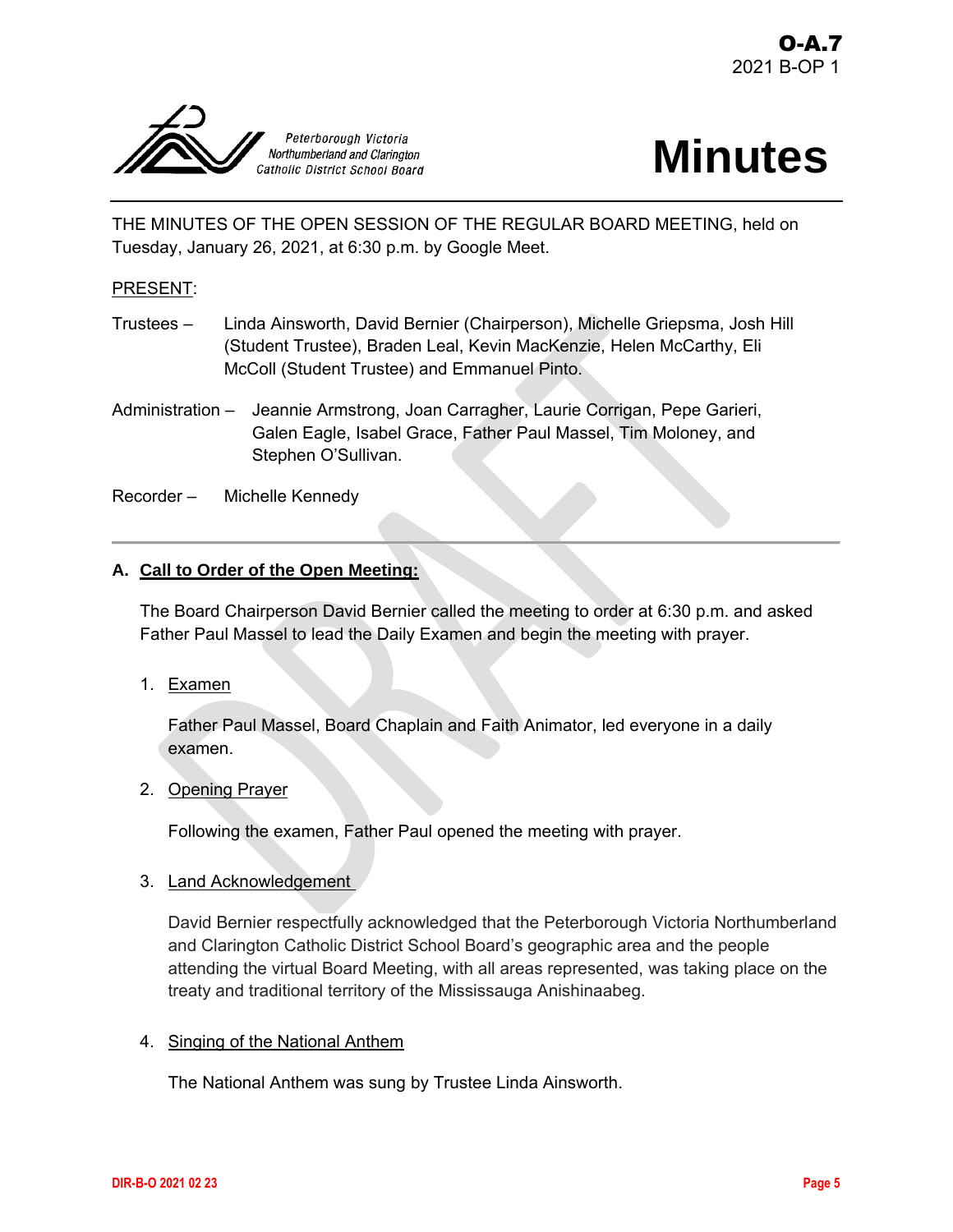David Bernier, Board Chairperson, welcomed everyone including guests, who had joined the meeting online. Lisa Gemmiti-Folz, Principal at St. Paul Catholic Elementary School, Lakefield was introduced as the principal representative at the meeting.

# 5. Approval of the Agenda

**MOTION:** Moved by Braden Leal, seconded by Linda Ainsworth that the Agenda be approved.

Carried.

# 6. Declarations of Conflicts of Interest

There were no of conflicts of interest declared.

- 7. Approval of the Minutes of the December 15, 2020 Regular Board Meeting.
	- **MOTION:** Moved by Emmanuel Pinto, seconded by Braden Leal

that the minutes of the December 15, 2020 Regular Meeting be approved.

Carried.

8. Business Arising Out of the Minutes.

There was no business arising from the minutes.

# **B. Reports from the Office of the Director and Student Trustees:**

1. Report from the Director of Education.

Joan Carragher gave the Director's Report, including the following highlights:

- The return to school after Christmas was a switch to remote learning for all students and the following of the required number of online minutes set out in Ministry regulation, PPM 164.
- Thanks to all principals and the Information Technology department for their quick turnaround to coordinate the distribution of technology to families in time to begin school at home on January 4<sup>th</sup>.
- Voluntary Professional Development sessions to enhance teachers' ability to offer program online were offered before the Christmas break in anticipation of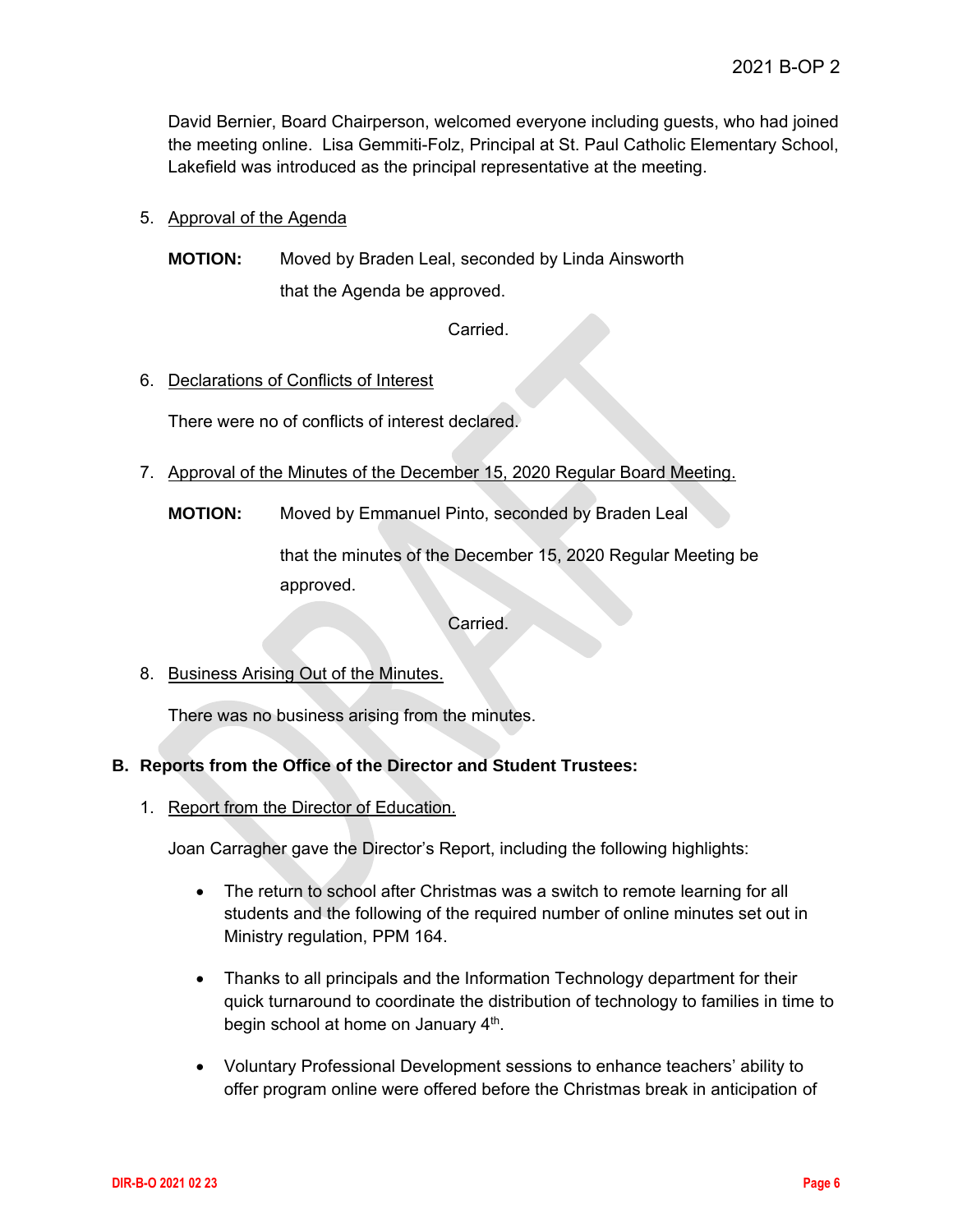school closures and then daily during the first two weeks of January. Thanks to Superintendents Laurie Corrigan, Jeannie Armstrong, Pepe Garieri and their consultant staff members and the Information Technology staff who designed and delivered the sessions to meet the needs of staff.

- Principals and Vice-principals were supported by Senior Administration with weekly meetings to share information on the continuity of learning. As well, the annual Principal and Manager retreat was held on January  $8<sup>th</sup>$  which focused on faith development and Christian meditation. Thanks to Stephen O'Sullivan and Father Paul Massel for their organization of the day. Monthly meetings with Dr. Joti Samra continue to provide strategies for board leaders to deal with these tumultuous times.
- The Ministry continues to provide updates with weekly calls with the Minister of Education and School Board Chairs and other calls where Directors receive regular updates.
- As of January 25, students from 27 of our 36 PVNC Catholic schools returned to face to face learning. The nine Clarington schools within the Durham Public Health region remain learning remotely until further notice. Special Education students in the nine Clarington schools who are not able to be accommodated in learning at home can continue to attend in person.
- Three of our child care partners were approved by the Ministry of Education to provide nine Emergency Child Care (ECC) programs to provide full-time care in our schools for essential families who qualified. With the return to face to face learning, the child care partners have resumed their regular operations in Northumberland, City of Kawartha Lakes and Peterborough and the ECC programs that were operating in those areas closed. ECC programs at three Clarington schools are still operating as schools in that area remain closed.
- Mandated enhanced screening procedures for employees and secondary students is to be put in place by February 10. Work is being done to coordinate the details of these new safety enhancements. In addition, safety glasses have been provided to employees at all schools and are required to be used when staff are unable to maintain six feet of distance and/or there is a likelihood of coming into contact with a person who is unmasked.
- The Board's response to the school closure and re-opening with additional safety measures has been smooth from a communications perspective thanks to the excellent work by Galen Eagle, Communications Manager and Tim Moloney, COVID-19 Board Lead.
- A number of anecdotal comments that were received from principals regarding the first day back to in-person learning were shared. The comments had an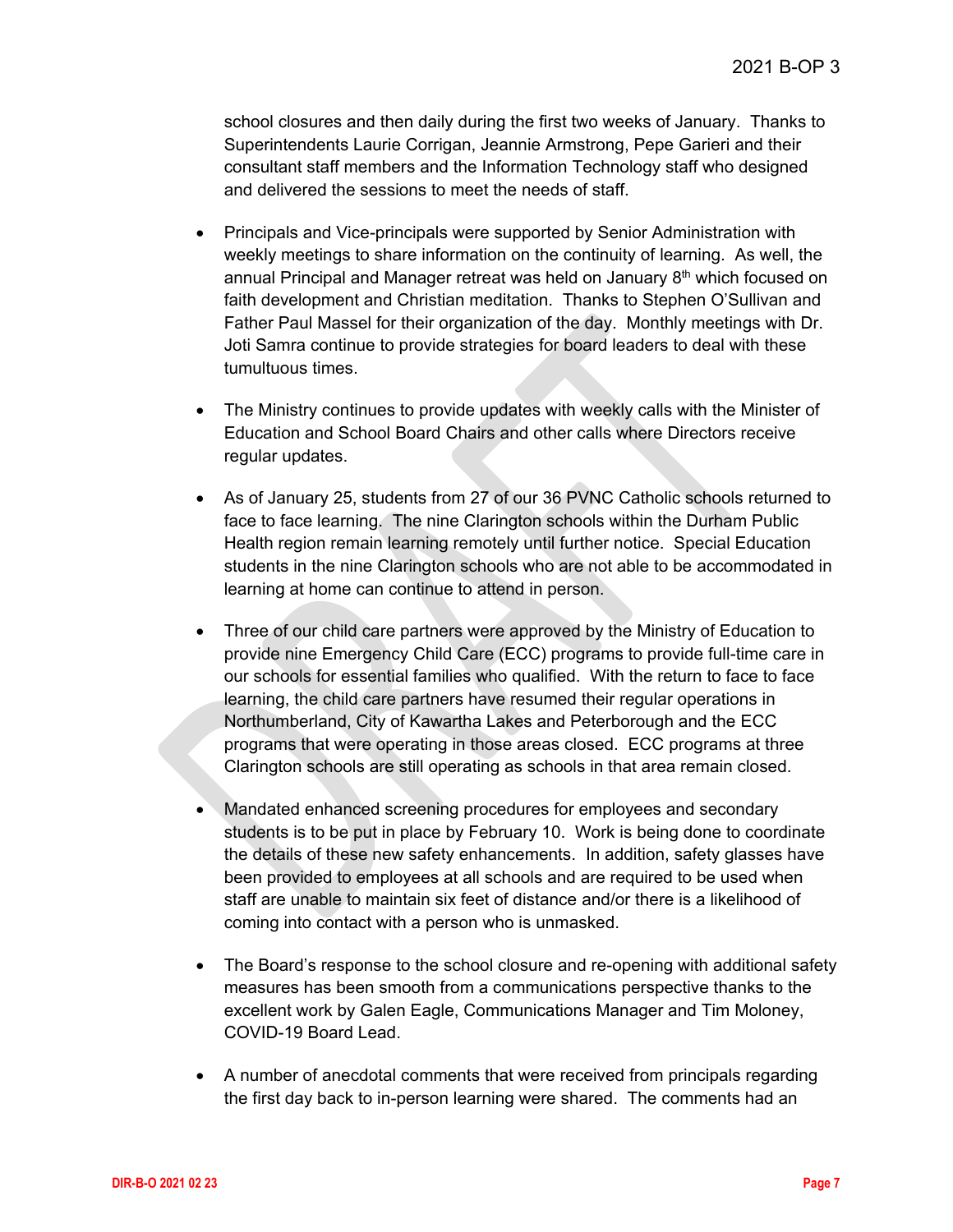overall theme of gratitude to be back at school, the children and staff were happy to be back and the new requirement of masks worn by students in Grades 1 through 3 has been well received and the children are complying.

- The Student Council Liaison Committee hosted the second Voices that Heal session, this time with guest speaker, Anne Taylor from Curve Lake First Nation. Anne's presence and message was impressive as was the student engagement and participation in the session about Environmental Health.
- Work will begin on the renewal of the Board's Strategic Priorities. An advisory group will be formulated that will include trustees, superintendents, principals, managers and other board staff. The group will meet to advise the structure of the consultation and analyze the outcomes. Virtual consultation meetings will be scheduled with school-based staff, board committees, parents and stakeholders. One on one consultations will also be offered. The process will take place between February and June and with the approval of the Board, be implemented in September, 2021.

Following her presentation, Joan Carragher answered questions from the trustees. Joan was thanked for her comprehensive and detailed report.

# 2. Report from the Student Trustees.

Student Trustees Josh Hill and Eli McColl gave the Student Trustee report:

- After Christmas, students returned to school in a virtual setting and then further readjusted with school re-openings for a large portion of our board. Schools within the jurisdiction of two out of three of the board's health units went back to face to face learning and students reported a positive adjustment to in-person learning and are hopeful they can continue in-person learning. Students within the Durham Health region remain hopeful to return to physical classrooms in the coming weeks.
- Despite the challenges, there are many virtual events and activities that are taking place to encourage participation and school spirit in an attempt to maintain student mental health.
- The second session of the student leadership retreat series 'Voices that Heal' featured guest speaker from Curve Lake First Nation, Anne Taylor who spoke to us about environmental health. It was a successful session that informed participants of the health of the environment through the lens of First Nations teachings.
- The Ontario Student Trustees Association (OSTA-AECO) has launched a new project in which students have a platform to have their voices heard. Students are invited to submit their stories at the website which in turn will be shared by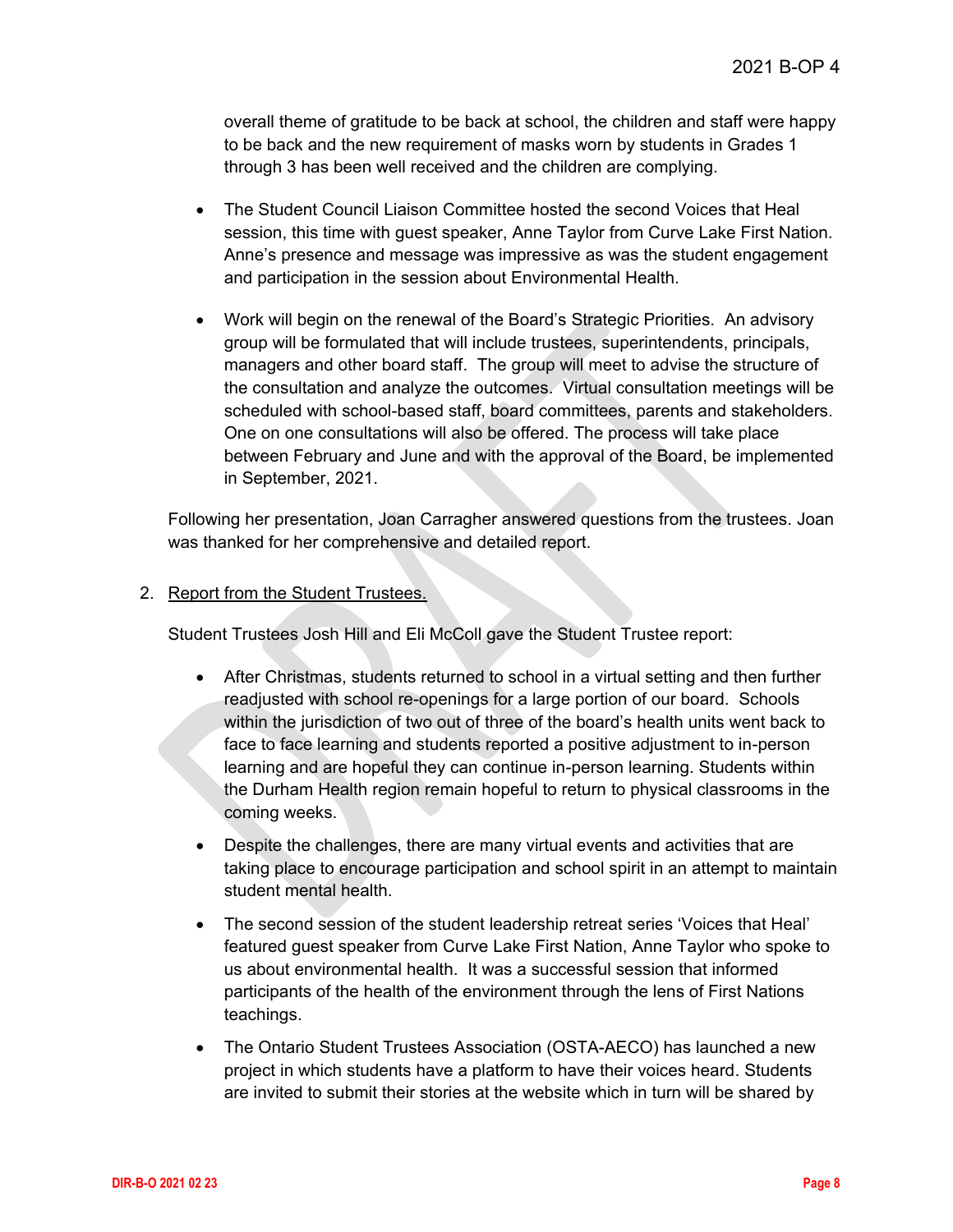OSTA-AECO under the themes of impacts of COVID-19, race, ethnicity, nationality and cultural background, and gender and sexual orientation. The link to the website was shared with the trustees: [https://osta-aeco.org/our-work/the](https://osta-aeco.org/our-work/the-volume-of-our-voices/)[volume-of-our-voices/](https://osta-aeco.org/our-work/the-volume-of-our-voices/)

• The students thanked everyone for their ongoing work to ensure students are able to continue to learn in a secure and healthy environment.

Following the report, the student trustees answered questions from the trustees.

# 3. Report from the Manager of Communications.

The Manager of Communications, Galen Eagle shared positive stories from around the Board.

- PVNC Catholic staff have adapted to the world of connecting online. Father Paul Massel has embraced the online experience and has begun a weekly prayer gathering for all staff on Google Meet.
- Peterborough Reframe Festival is a film festival that is featuring St. Anne Catholic Elementary School, teacher Anne Corkery and her Grade 7 and their experiential outdoor education and environmental studies. A short clip of the film was shared with trustees.
- A number of parent commentaries about positive experiences with virtual learning and expressions of gratitude for teachers and administrators during the latest school closure was shared.
- Galen Eagle sent a survey out to invite teachers to share about their positive experiences in virtual learning and received a great response to the questions What has been the most inspiring moment? and What has been the most surprising thing that they have learned about themselves? A small sample of the responses were shared with trustees. A link was shared to the web where more responses could be found[:https://www.pvnccdsb.on.ca/dispatches-from-the](https://www.pvnccdsb.on.ca/dispatches-from-the-virtual-learning-frontlines/)[virtual-learning-frontlines/](https://www.pvnccdsb.on.ca/dispatches-from-the-virtual-learning-frontlines/)

At the conclusion of his report, Galen Eagle invited questions and comments from the trustees. The trustees thanked him for bringing forward the good news stories.

# **C. Presentations:**

# **D. Programs and Services:**

# **E. Business, Finance and Governance:**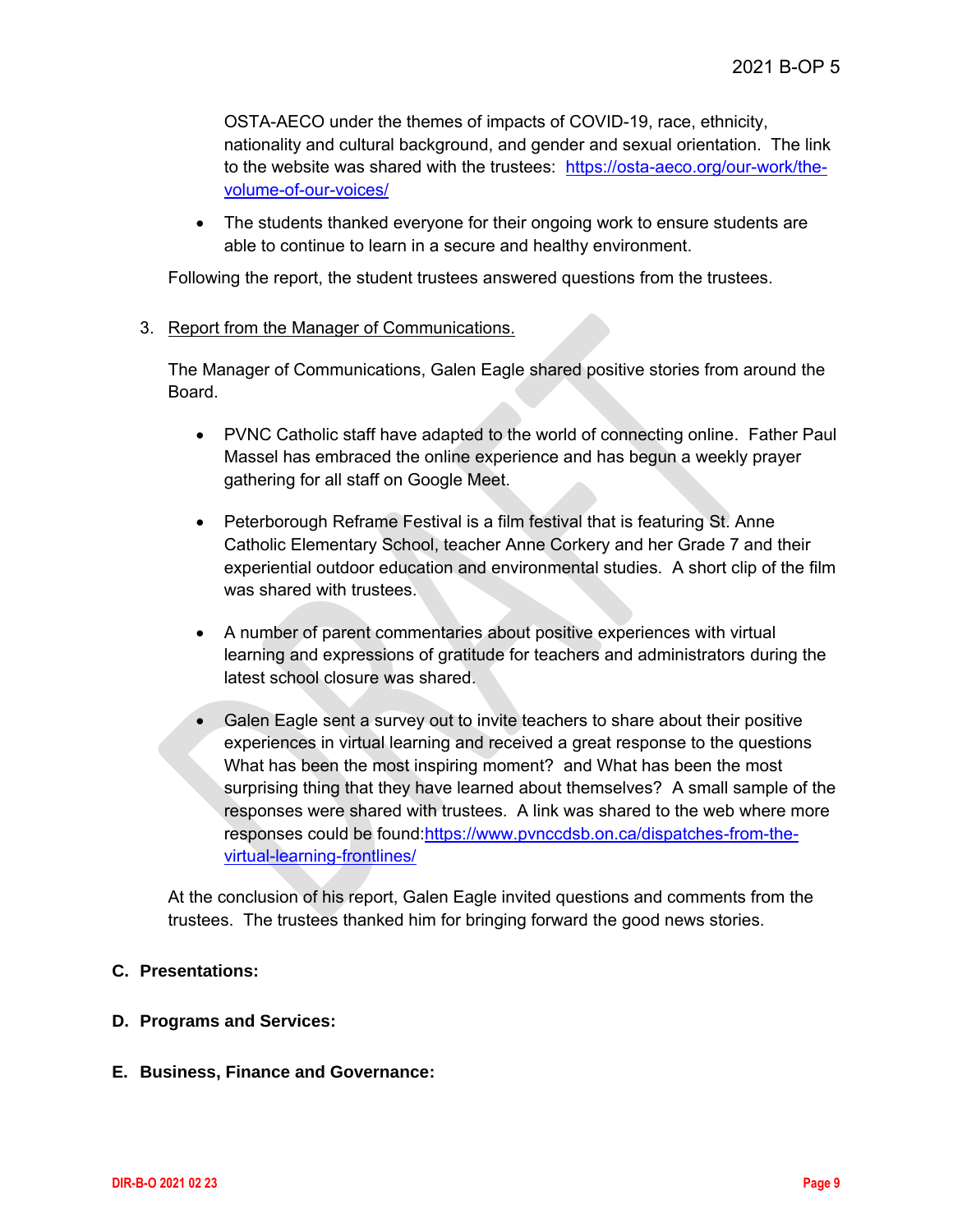#### 1. Ontario Catholic School Trustees Association (OCSTA) Open Session Report.

David Bernier, Board Chairperson, thanked senior administration for the provision of information and the assistance with the draft resolution being proposed for submission to the OCSTA for consideration for the 2021 Annual General Meeting. The draft resolution was shared with trustees by email and was read aloud by Mr. Bernier.

MOTION: Moved by Braden Leal, seconded by Linda Ainsworth

that the resolution on the topic of Ontario Regulation 191/11 Accessibility for Ontarians with Disability Act (AODA), as presented at the Board Meeting on January 26, 2021, be sent to the Ontario Catholic School Trustees' Association for inclusion in the meeting package for consideration by the membership at the Annual General Meeting in May, 2021.

#### Carried.

The resolution will be forwarded to the OCSTA office prior to the deadline of January 29, 2021.

It was reported that members of the Ontario Catholic School Trustees' Association took part in Human Rights training on January 15. It was reported that the seminar was well done and the learning was excellent.

The weekly calls with the School Board Chairs and the Minister of Education continue on Monday afternoons. The calls are an opportunity to receive information directly from the minister, his deputy minister or assistant deputy minister. Following the briefing, there is an opportunity to ask questions. David Bernier stated that in the future, he will share the information received in the call with trustees to ensure they receive the information more regularly.

Trustee and OCSTA Regional Representative, Linda Ainsworth shared that part two of the Human Rights training will take place on February 19, 2021. Trustee Ainsworth also reported that the OCSTA Catholic Trustees Seminar was held on January 16 and included information about the keynote address given by Father James Mulligan. One of the available workshops featured Jennifer Angelo, PVNC Catholic Mental Health Lead and a presentation about Home, School, Parish connection included David Bernier and Michael Nasello. It was noted that reports and slideshows from the seminars are available to trustees on the OCSTA website.

# 2. Draft School Year Calendar, 2021-2022.

Superintendent of Human Resource Services, Stephen O'Sullivan presented the draft school year calendar options and shared the results of the public consultation survey.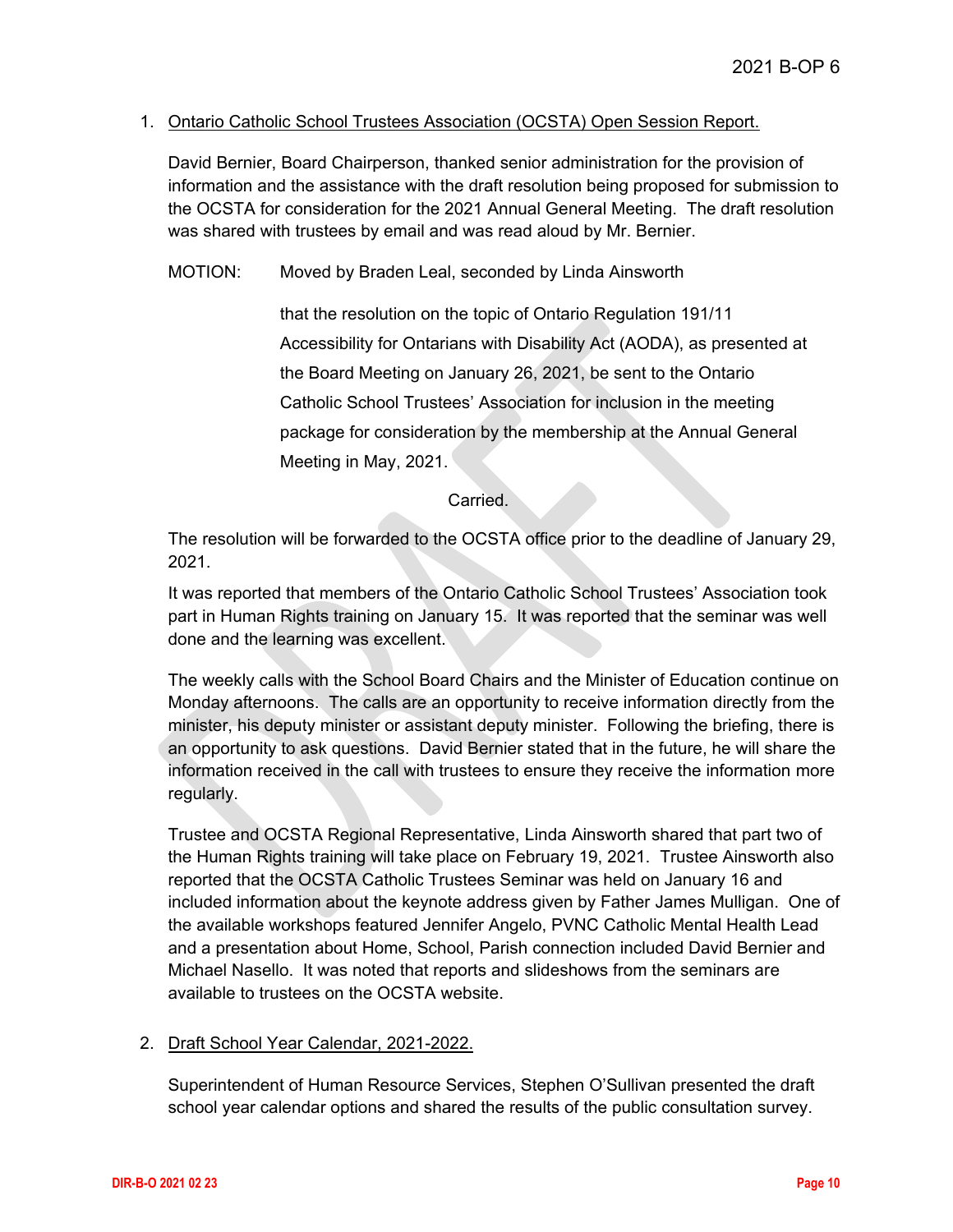The trustees were given the opportunity to ask questions about the report.

**MOTION:** Moved by Kevin MacKenzie, seconded by Braden Leal that the proposed Elementary and Secondary School Year Calendars for 2021-2022 (Option 2) be approved and submitted to the Ministry of Education for approval, as required.

**Carried** 

#### **F. Human Resources:**

- **G. Policy Development:**
- **H. Old Business:**
- **I. New Business:**
- **J. Bring Forward:**

#### **K. Information Items:**

#### 1. Chairperson's Report

David Bernier, Board Chairperson thanked everyone in the Peterborough Victoria Northumberland and Clarington Catholic District School Board for their efforts in making the transition to a virtual learning setting during the recent school closure and back again, with the exception of the schools under the jurisdiction of the Durham Health Unit. Gratitude was extended to senior administration and principals and vice-principals and all other staff as well. He commended parents who have endured the many challenges of the pandemic, such as inadequate internet. Everyone has worked hard to make it work for the students.

#### 2. Committee Chairperson's Report:

a. Special Education Advisory Committee, January 14, 2021.

Trustee Helen McCarthy shared information about individual transition plans which are noted to be very helpful to special education students. It was noted that these plans are included in Individual Education Plans (IEP) for all students who are exceptional.

# **L. Future Meetings and Events:**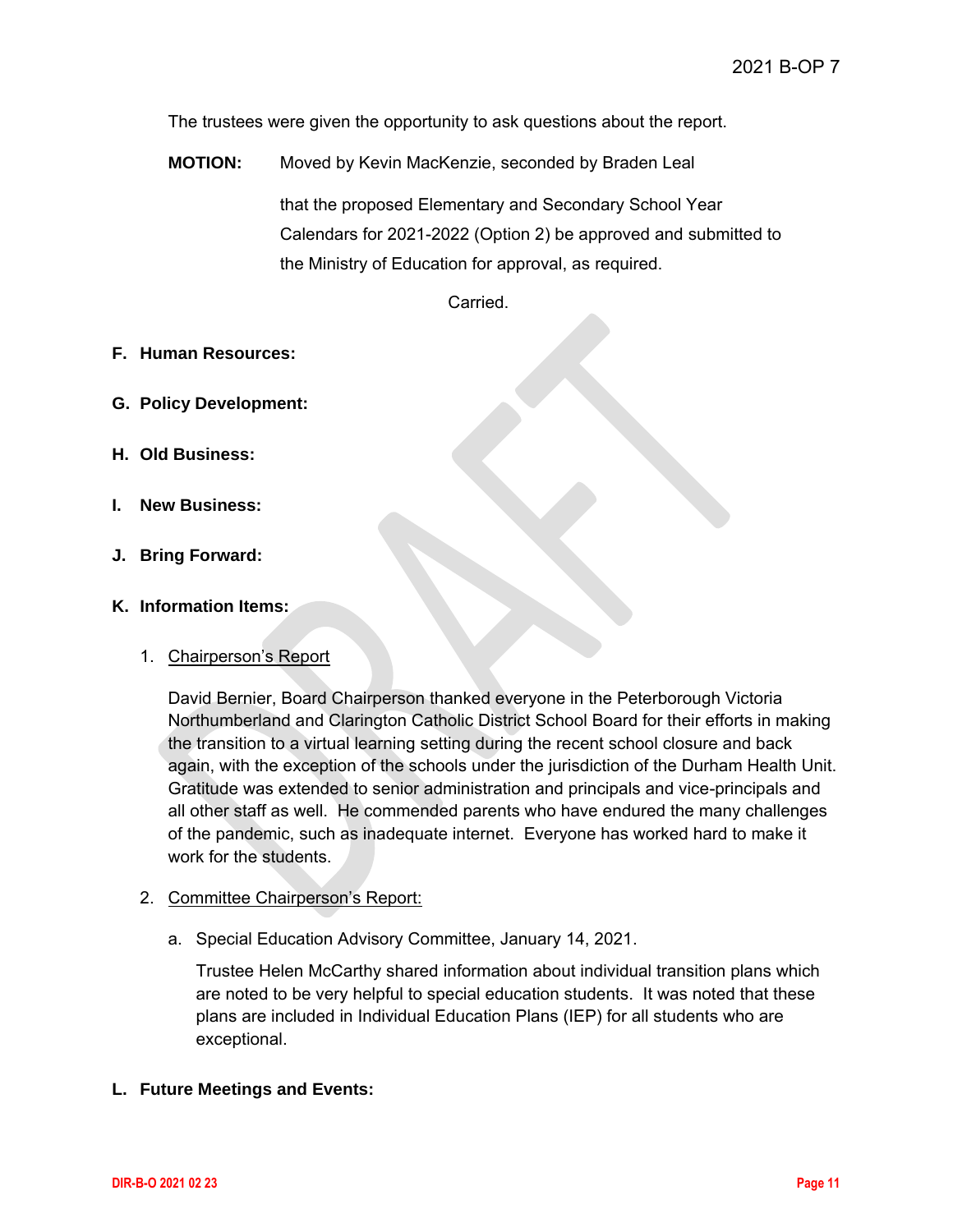# 1. Board Meeting

- a. Board Meeting Open Session, February 23, 2021, 6:30 p.m. (In-camera Session, 6:00 p.m.)
- 2. Board Standing Committee Meetings: (Listed in chronological order.)
	- a. Policy Development Committee, February 2, 2021, 6:30 p.m.
	- b. Chairperson's Committee, February 8, 2021, 4:30 p.m.
	- c. Committee-of-the-Whole, February 8, 2021, 6:30 p.m.
- 3. Other Committee Meetings: (Listed in chronological order.):
	- a. Accessibility for All Committee, February 2, 2021, 1:00 p.m.
	- b. Faith and Equity Advisory Committee, February 11, 2021, 6:30 p.m.
	- c. Catholic Parent Engagement Committee, February 16, 2021, 6:30 p.m.
	- d. Special Education Advisory Committee, February 18, 2021, 6:30 p.m.
	- e. Student Council Liaison Committee, February 23, 2021, 4:15 p.m.
	- f. First Nation Métis and Inuit Advisory Committee, March 9, 2021, 6:30 p.m.
	- g. STSCO Governance Committee, March 31, 2021, 3:00 p.m.
	- h. French as a Second Language Advisory Committee, April 21, 2021, 4:30 p.m.
	- i. Audit Committee, TBA.
	- j. Supervised Alternative Learning Committee, TBA.

#### 4. Board Events:

- a. Catholic Leadership Development Series, Session #3, April 22, 2021, 4:00 p.m.
- b. OCSTA Virtual Annual General Meeting, May 1, 2021.
- c. Catholic Education Week, May 2-7, 2021.
- d. Catholic Parent Engagement Committee Event, May 19, 2021.

### **M. Conclusion:**

- 1. Report from the In-camera Meeting
	- MOTION: Moved by Emmanuel Pinto, seconded by Braden Leal

that the Board approve the actions and the discussions arising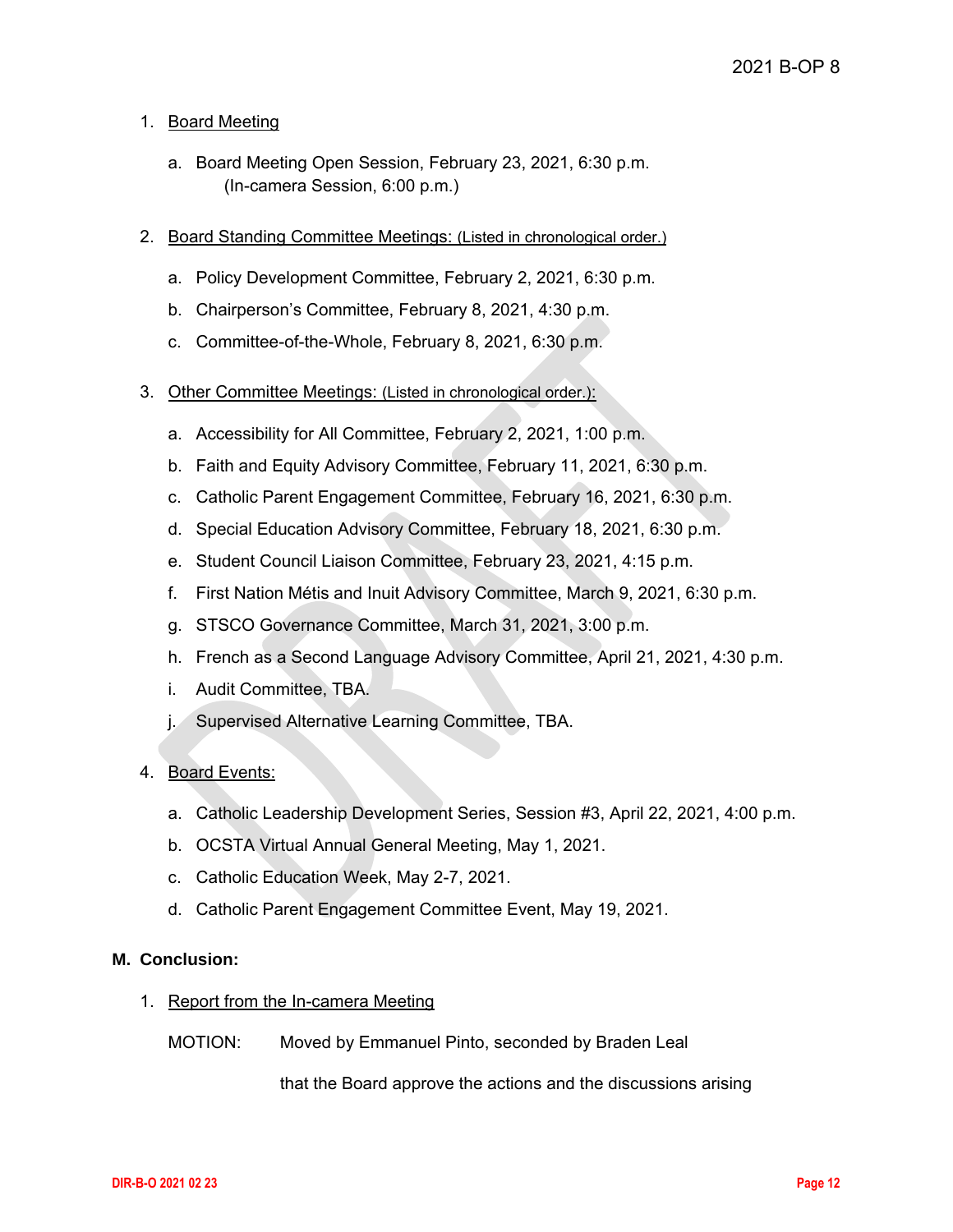from the January 26, 2021, in-camera session, as follows:

- A. Call to Order:
	- 1. Opening Prayer
	- 2. Motion for the Approval of agenda.
	- 3. No conflicts of interest declared.
	- 4. Motions for the approval of the minutes from the December 15, 2020 Regular In-camera meeting.
- D. Business, Finance and Governance:
	- 1. OCSTA In-Camera Report.
	- 2. STSCO Governance Committee In-Camera Session Report.
	- 3. Approval of the Recommended Action from the January 11, 2021, Committee-of-the-Whole meeting.
- I. Convening in Open Session: 1. Closing Prayer.
	- 2. Motion to convene in Open Session.

Carried.

#### 2. Closing Prayer

Trustee Emmanuel Pinto was called upon to conclude the open meeting with prayer.

3. Adjournment

MOTION: Moved by Braden Leal, seconded by Linda Ainsworth

that the open session meeting be adjourned at 7:53 p.m.

Carried.

David Bernier Board Chairperson Joan Carragher Director of Education, Secretary-Treasurer

per M.K.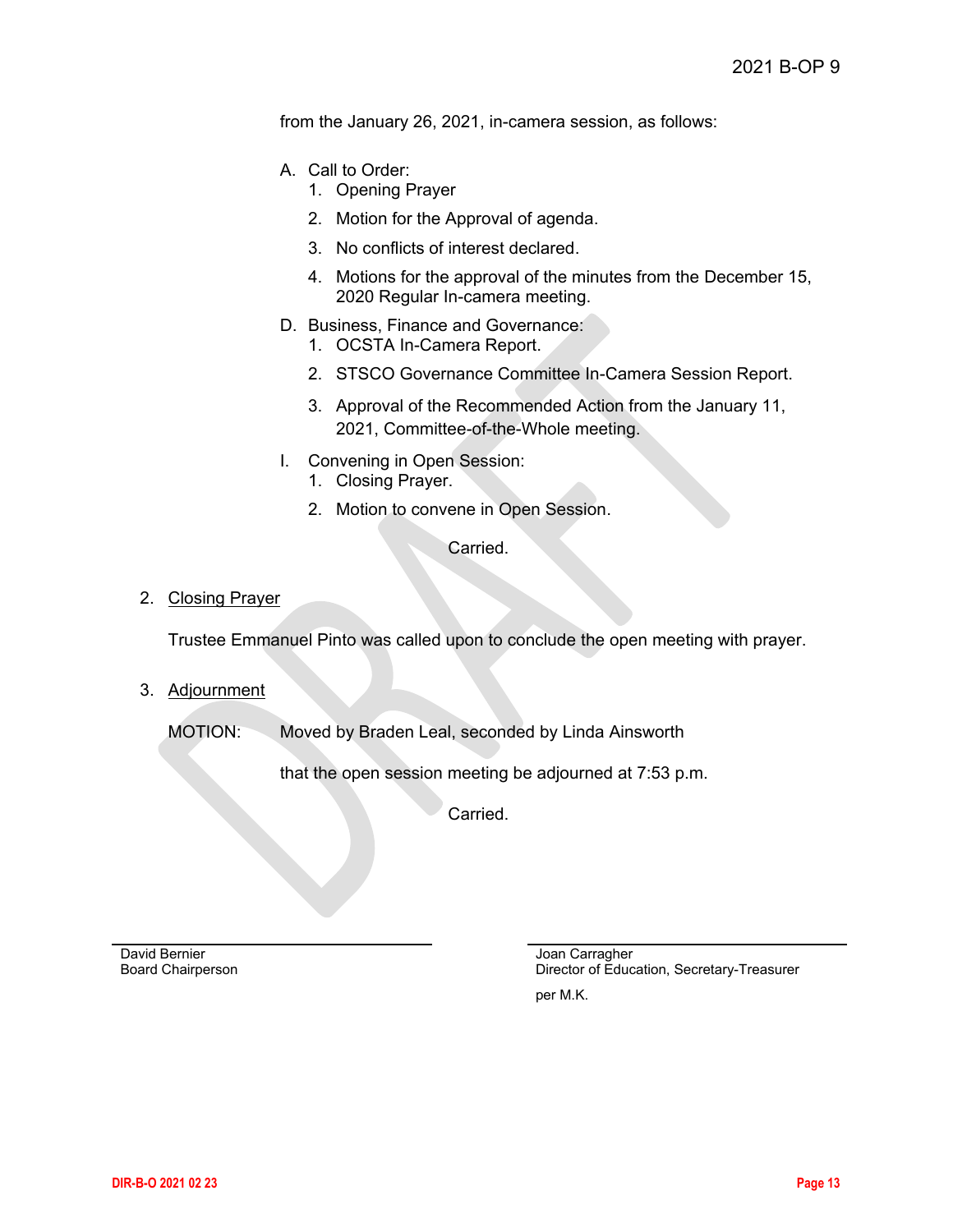# <span id="page-13-0"></span>**Recommended Action from the Policy Development Committee Meeting, February 2, 2021.**

**R.A.:** Mover: Emmanuel Pinto

that the Board receive the report and recommendations from the Policy Development Committee dated February 2, 2021, for publication and implementation.

Policy Development Committee **Development Committee Committee Communities** October 20, 2020.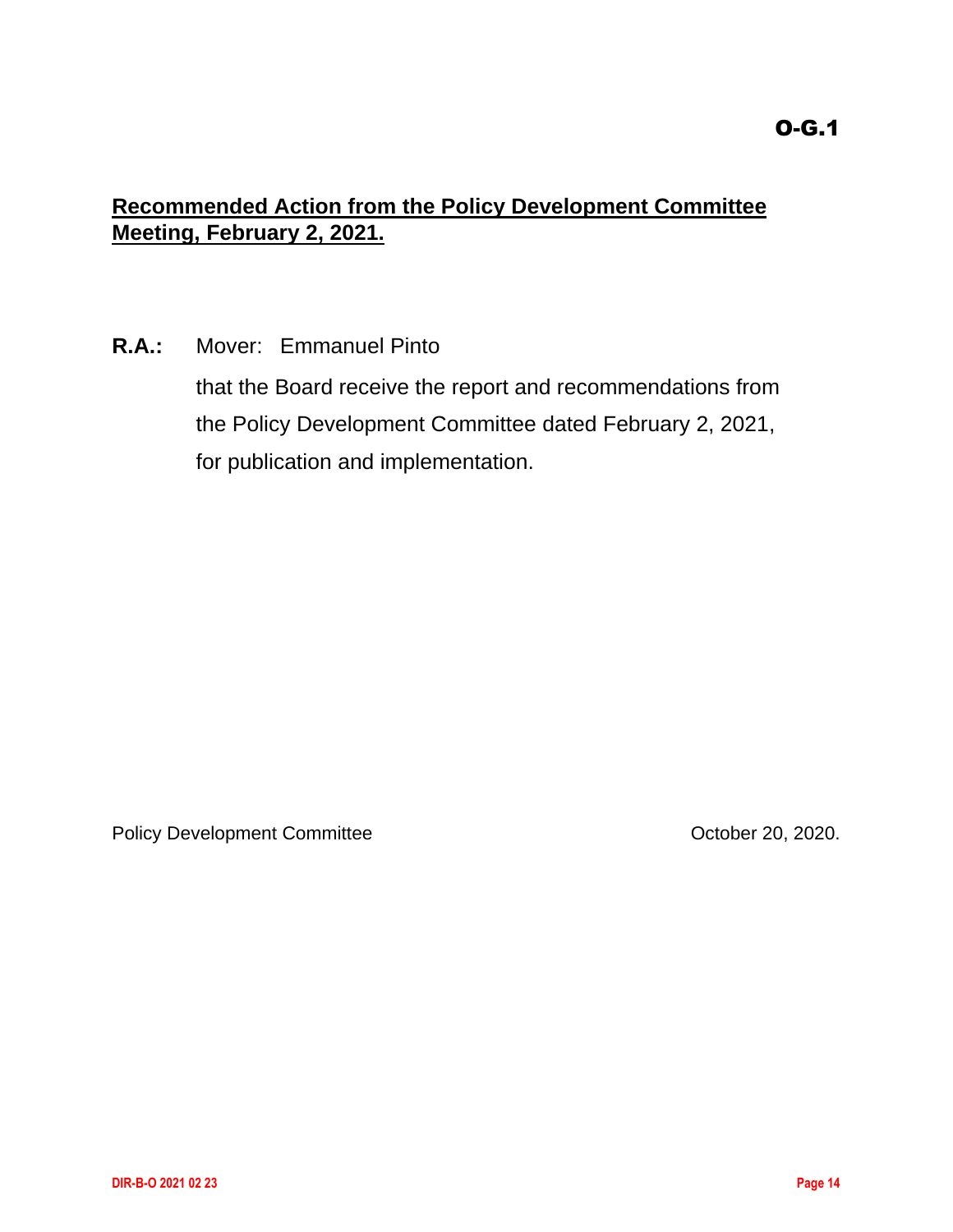# <span id="page-14-0"></span>**Report of the Recommended Actions from the Policy Committee Meeting, February 2, 2021:**

# 1. R.A.: #1201 – Records and Information Management.

Moved by Linda Ainsworth, seconded by Braden Leal that the Policy Development Committee recommend to the Board that Administrative Procedure – *#305 – Records and Information Management* and Board Policy and Administrative Procedure *#309 – Historical Record,* be deleted and the revised, newly formatted, Administrative Procedure – *#1201 – Records and Information Management*, be received and posted as amended under Directional Policy – *#1200 – Records and Information Management (RIM)*. Motion Carried.

# 2. R.A.: #608 – Fair Trade Purchasing for Student Clothing.

Moved by Helen McCarthy, seconded by David Bernier that the Policy Development Committee recommend to the Board that Policy and Administrative Procedure – *#202 – Fair Trade Purchasing for Student Clothing,* be deleted and the revised, newly formatted, Administrative Procedure – *#608 – Fair Trade Purchasing for Student Clothing*, be received and posted as amended under Directional Policy – *#600 – Stewardship of Resources.* Motion Carried.

# 3. R.A.: #611 – Expenditure Guidelines: Hospitality / Honorariums / Recognition / Meeting Costs.

Moved by Kevin MacKenzie, seconded by Braden Leal that the Policy Development Committee recommend to the Board that Policy and Administrative Procedure – *#205 – Expenditure Guidelines: Hospitality / Honorariums / Recognition / Meeting Costs,* be deleted and the newly formatted, Administrative Procedure – *#611 – Expenditure Guidelines: Hospitality / Honorariums / Recognition / Meeting Costs* be received and posted as amended under Directional Policy – *#600 – Stewardship of Resources.* Motion Carried.

-1-